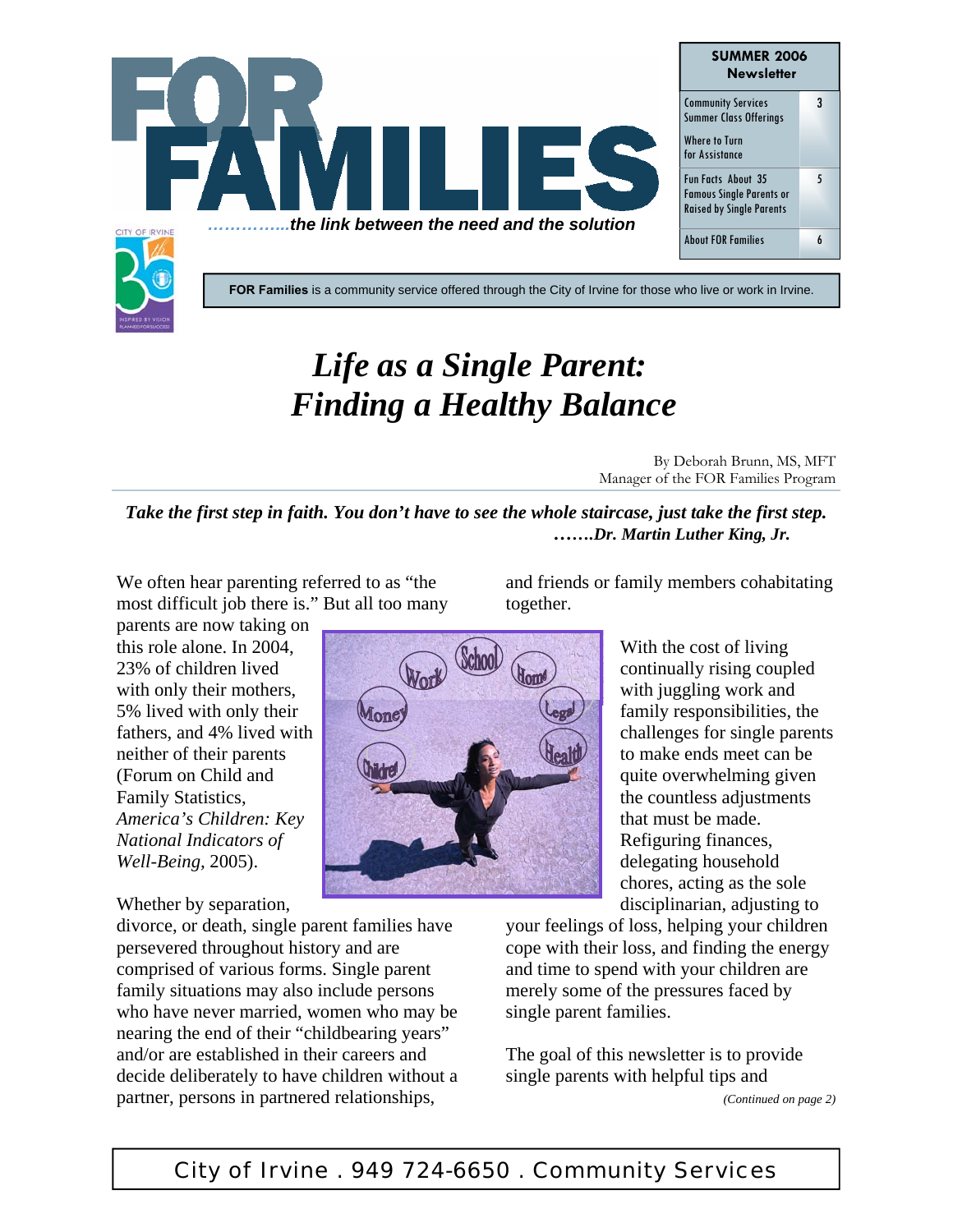*LIFE AS A SINGLE PARENT (Continued from page 1)* 

resources available in the community that may help individuals regain a healthy balance between work and family responsibilities, and to ease the burden of emotional and economic adversity. Additionally, the strength developed by single parents will be recognized and accentuated given the extraordinary responsibility single parenting entails.

Consider the following suggestions for instilling a healthy balance in your life:

• **Build a Strong Network of Support:** Encourage yourself to make time for family and friends; seek spiritual guidance at a local place of worship, attend a support group, and/or find professional assistance if needed. Contact FOR Families staff for confidential assistance with support groups or therapist referrals.



- **Accept Help and Ask for Help:** Remember that you are only one person. As difficult as it may be to reach out to others, take advantage when family or friends offer to lend a hand.
- **Find Time to Relax. You Deserve a Break, Too:** Once the children are in bed, take some quiet time for yourself, even if for only 15-30 minutes before going to bed. Watch a favorite television program, review your e-mails, play your favorite music, or chat with a good friend.
- **Rearrange Household Chores:** Use your creativity in balancing life's daily tasks. Develop a schedule and encourage children

(when age-appropriate) to help out around the house with making their beds, placing their dirty clothes in the hamper, doing the dishes, or vacuuming. Give them encouragement and praises for helping to set a positive tone.

- **Develop a Budget:** Having to reorganize finances is one of the most strenuous issues that single parents are forced to confront. List your immediate needs and then create a budget on your own, or locate free or low-cost assistance from a credible community resource.
- **Seek Out and Utilize Community Resources:** Many agencies offer assistance such as support groups, financial aid, counseling services, or low-cost child care. Review the list of "Where to Turn in the Community for Help and Support" in this newsletter, or contact the staff at FOR Families for a personal consultation.
- **Work Towards Acceptance:** This can be one of the most difficult steps, but be sure to acknowledge and cope with feelings of devastation, depression, and grief. Talk with those whom you trust and consider consulting a medical or counseling professional for assistance.
- **Spend Quality Time With Your Children:** Read to your kids before tucking them in; set aside time to play a board game or create an art project; make time to take them to the park, beach, or zoo for family fun time.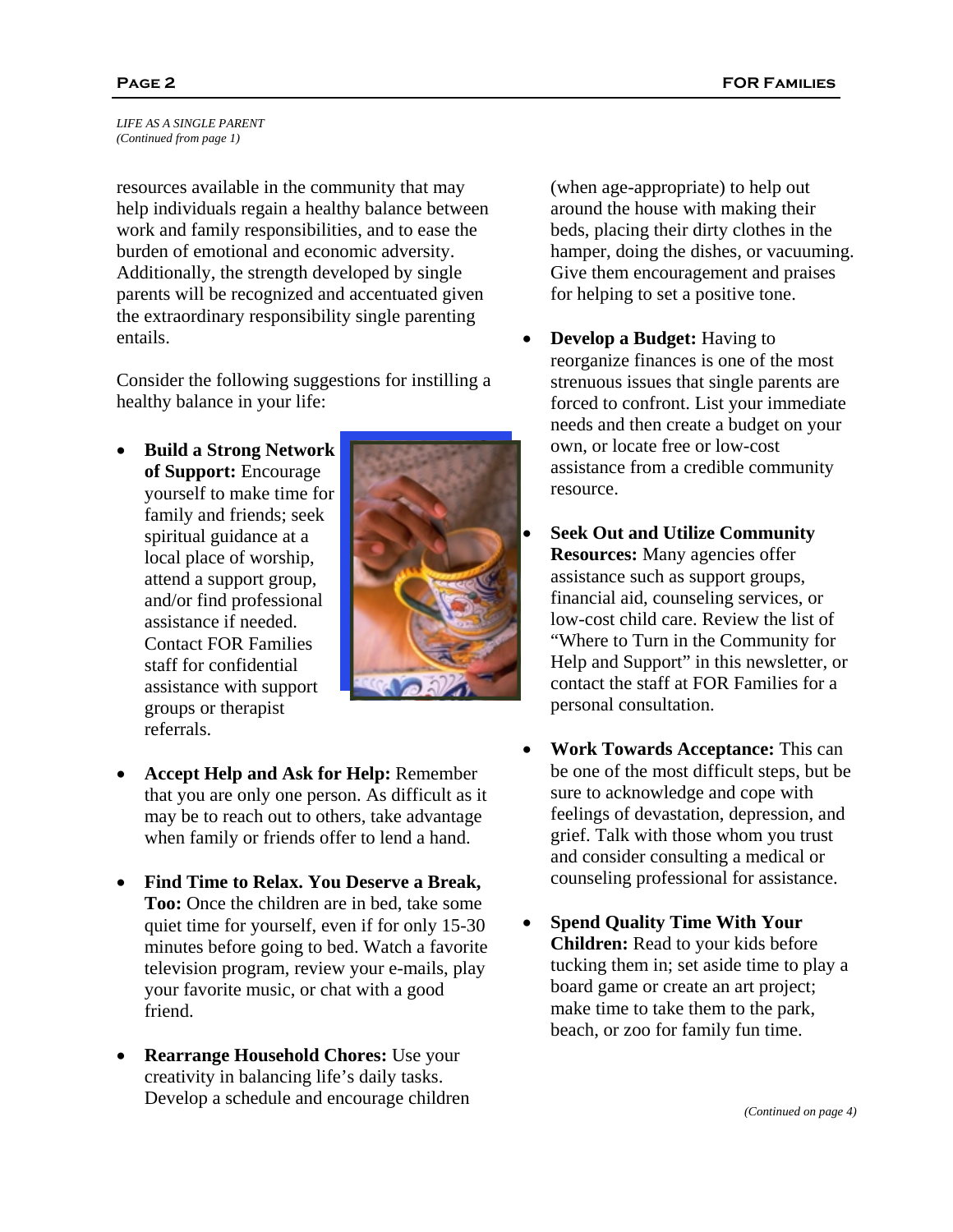## COMMUNITY SERVICES Summer Class Offerings

# **Parenting**

### **Navigating the Teenage Years**

Are you frustrated with increasing conflict and deteriorating communication with your teenager? Parents will learn a new approach to resolving problems, how feelings and interactions influence communication, and how to recognize pitfalls and workable alternatives. Inst: Debra Solseng, MFT, RPT-S and Blair M. Roberts, LCSW.

*Location: Rancho Senior Center* 

|  | #38704 |  | 7pm-8:30pm | Aug 9-23 | \$50 |
|--|--------|--|------------|----------|------|
|--|--------|--|------------|----------|------|

### **Teaching Character**

How do you teach children and teens to be attentive, obedient, truthful and grateful? How do you develop character qualities like orderliness, diligence, responsibility, patience and initiative? Learn how to enhance the development of character qualities that will open doors of opportunity and leadership for them. Be proactive and effective in teaching your child 49 life empowering character qualities. Inst. Leo Lozano, LifeLegacy Character Institute.

*Location: Lakeview Senior Center #39001 M 6:30pm-9:30pm Jun 19-26 \$40/person #39002 M 6:30pm-9:30pm Jun 19-26 \$58/couple* 

> To register or to find information on additional classes offered through the City of Irvine go to:

> > **www.IrvineQuickReg.org**  Or call Program Registration (949) 724-6610

# Where to Turn for Assistance

**Families Forward (949) 552-2727**  Transitional housing, food & personal care items prevention program— by appointment only

**O.C. Social Services Agency (714) 435-5800**  CalWORKs, Welfare-to-Work, Food Stamps, Refugee Cash Assistance, MediCal

> **O.C. Child Support (714) 541-7600**  Family Support Division

#### **Consumer Credit Counseling Service (714) 547-2227**

Free budget & credit counseling; educational classes for adults experiencing financial difficulty with debt or credit

#### **Parents Without Partners (PWP) (800) 969-4797**

Recorded message gives information on group, family and individual activities for parents who are divorced, widowed, or separated

#### **Irvine Family Resource Center (949) 936-7950**

Free or low cost family and student counseling services for families whose children are enrolled in the Irvine Unified School District

## **Parents' Morning**

**(949) 724-6638**  Provides educational and networking opportuni- ties for parents through monthly meetings

#### **School Readiness Program (IUSD) (949) 936-5870**

Providing parent and parent/child education services for families with children 0-5 years

#### **City of Irvine Child Care Coordination Office (949) 724-6632**

Provides a variety of services designed to enhance and maintain the quality of child care in<br>the community; child care resources

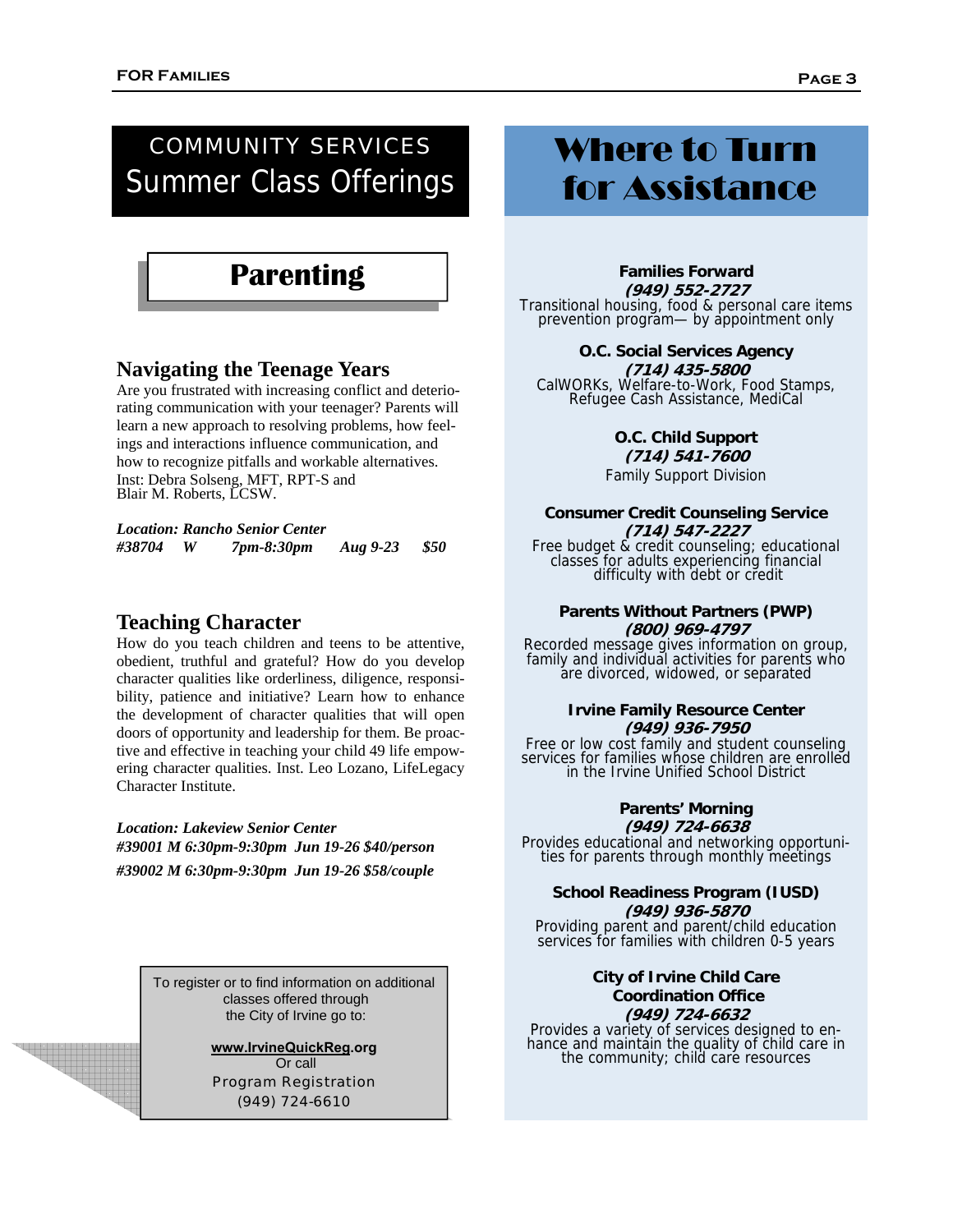*LIFE AS A SINGLE PARENT (Continued from page 2)* 

• **Do Not Expect to Be the Perfect Parent:** There is no such thing! There is enough stress in taking care of the children, the household, and balancing work responsibilities. Try not to overwhelm yourself by striving to become a "superhero"... you already are.

In light of all of the stressors single parents experience, there are opportunities for rewards. Single parents are provided the ability to bond closely with their children by creating special memories that are just between them. and are able to teach their children effective coping

*"Whether by separation, divorce, or death, single parent families have persevered throughout history…"* 

about the remarkable strength that materializes when you are responsible for handling so much change. Single parents have the incredible ability to manage or delegate multiple tasks alone such as housekeeping, making lunches for the kids, transporting them to and from school, attending children's recreational activities, job pressures, cooking dinner,

> budgeting finances, etc. A sense of satisfaction ensues when a single parent realizes the amount of stress that has been carried and has learned to utilize various coping skills to manage life's ongoing demands.

skills when faced with difficult times.

Single parents may feel a strong sense of pride in knowing they taught their children the importance of values. Through their example, they are able to model standards such as responsibility, patience, frugality, teamwork, diligence, and organization which can undoubtedly serve as a benefit for their children well into adulthood.

Adjustment to single parenting may seem insurmountable at times, but we cannot forget

Despite the times when feeling alone, overwhelmed, frightened, and exhausted throughout the process, single parenting is an art that is learned through acceptance, perseverance, and dedication to yourself and to your children. Believe in your ability to embrace the ongoing challenges that are presented, keep focused on your values, and relish in the strength you created in yourself and your children by knowing you have tackled and continue to conquer what seemed at one time to be unbearable.

#### **References:**

Forum on Child & Family Statistics (2005).  *America's Children: Key National Indicators of Well-Being. www.childstats.gov*

#### *About the newsletter author:*

Debbie Brunn, FOR Families Program Specialist, graduated with her Bachelor of Arts Degree in Social Ecology from UC Irvine and with her Master of Science Degree in Counseling from Cal State Fullerton. She is a Licensed Marriage and Family Therapist experienced in counseling children, chronically mentally ill adults, and providing professional consultations to persons with dementia and their families. Debbie currently resides with her husband in Irvine and has been a resident since 1971. Debbie may be contacted by phone at (949) 724-6650 or via e-mail at dbrunn@ci.irvine.ca.us.

*Answers to identify the pictures on Page 5—left to right: Clara Foltz, Mary Kay Ash, Ellen Ochoa, Sir Isaac Newton, Robert Frost, General Robert E. Lee, and Marie (Madam) Curie*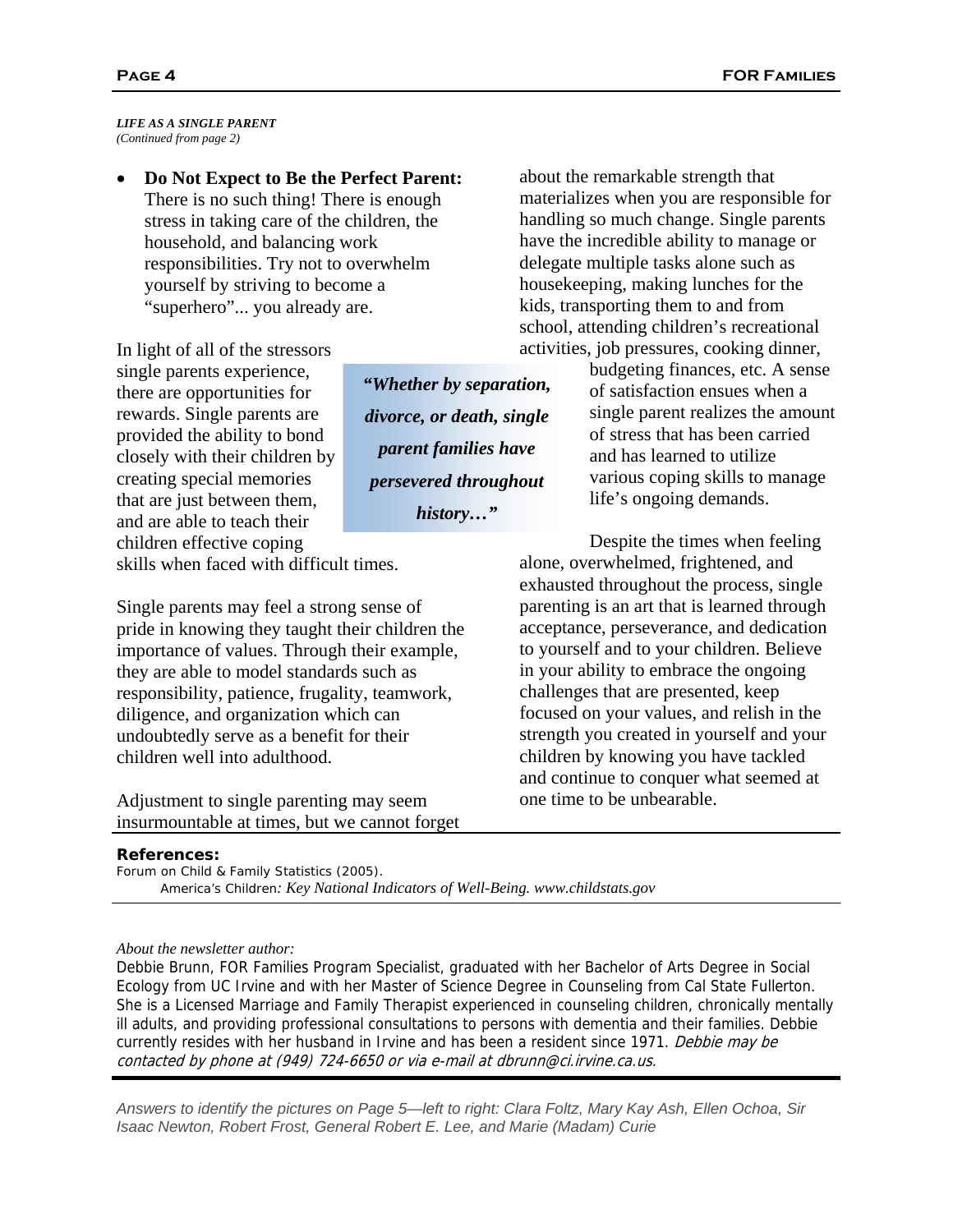## **In celebration of Irvine's 35 years as a City, here are some fun facts about 35 famous people who are currently or were single parents, or raised by single parents:**

**(Can you identify the following pictures...answers on page 4)** 









#### **Single Parents**

- 1. Betsy Ross, maker of the first American flag, did tailoring for George Washington
- 2. Diane Keaton, actress, is restoring a 1920's home in Laguna Beach
- 3. Marie (Madam) Curie, 2 time Nobel Prize winner developed radium
- 4. Katie Couric, newscaster, one of her all time favorite books is "To Kill a Mockingbird"
- 5. Williamina Fleming, during her lifetime she was the most famous American woman astronomer
- 6. George Lucas, Star Wars director—the numbers 1138 can be found in nearly all Lucas movies
- 7. Erin Brockavich—instrumental in constructing a class action case that was awarded the largest settlement in US History
- 8. Barbra Streisand, singer, actress, director. Once dated former Canadian Prime Minister Pierre Trudeau
- 9. Mary Kay Ash, founder of Mary Kay Cosmetics. Her magic formula was—"Everyone is important!"
- 10. Cleopatra, 70 -30 BC, female leader of Egypt took the throne at 18 years old
- 11. Clara Foltz, first woman to practice law in California; her husband left her with 4 children and 1 child on the way
- 12. J.K. Rowling, author—Harry Potter—she hates spiders and doesn't read fiction
- 13. Barbara Walters, broadcaster—journalist, once worked undercover as a Playboy Bunny
- 14. Wilma Rudolph, 1976 Innsbruck Olympic Gold Medal winner—track—one of 22 children

#### **Raised by Single Parent**

- 15. Ellen Ochoa, first Hispanic woman astronaut, majored in physics SDU, enjoys playing the flute
- 16. James Garfield,  $20<sup>th</sup>$  President, could write with both hands
- 17. General Robert E. Lee, was offered the opportunity to command either side during the Civil War
- 18. Alan Greenspan, economist, former Chairman of the Federal Reserve, originally wanted to be a musician
- 19. Queen Latifah, actress, singer, worked at a Burger King
- 20. Sir Isaac Newton, physicist/mathematician, born on Christmas 3 months after his father died
- 21. Rickey Henderson, baseball player has played for Oakland Athletics, Yankees, Padres, Angels, Dodgers, etc.
- 22. Bill Clinton,  $42<sup>nd</sup>$  President, was 32 when he became the Governor of Arkansas
- 23. Ed Bradley, CBS news correspondent, 60 Minutes fame, was wounded in Cambodia in 1973
- 24. Robert Frost, poet, famous poem "A Road Not Taken;" his father died when he was only 11
- 25. Cary Grant, actor, born Archibald Alexander Leach in England
- 26. Rutherford B. Hayes,  $19<sup>th</sup>$  President, had the first telephone installed in the White House
- 27. Mother Theresa, nun—her father died when she was 9 years old
- 28. Elvis Presley, entertainer, poured Log Cabin syrup on everything he ate
- 29. Andrew Johnson,  $17<sup>th</sup>$  President, did not learn to read until he was 17 years old
- 30. Audrey Hepburn, actress—born in Belgium in 1929 and had her first child in 1970
- 31. Oprah, TV personality, actress, most highly paid entertainer according to Forbes
- 32. Princess Diana, Princess of Wales—was a good ballet dancer
- 33. Ingrid Bergman, Academy Award winning film actress, turned down a starring role in "The Miracle Worker"
- 34. Pierce Bronson, film actor, "007" fame was born in Drogheda, Ireland
- 35. John Hancock, American statesman, first and only signer of Declaration of Independence on July 4, 1776